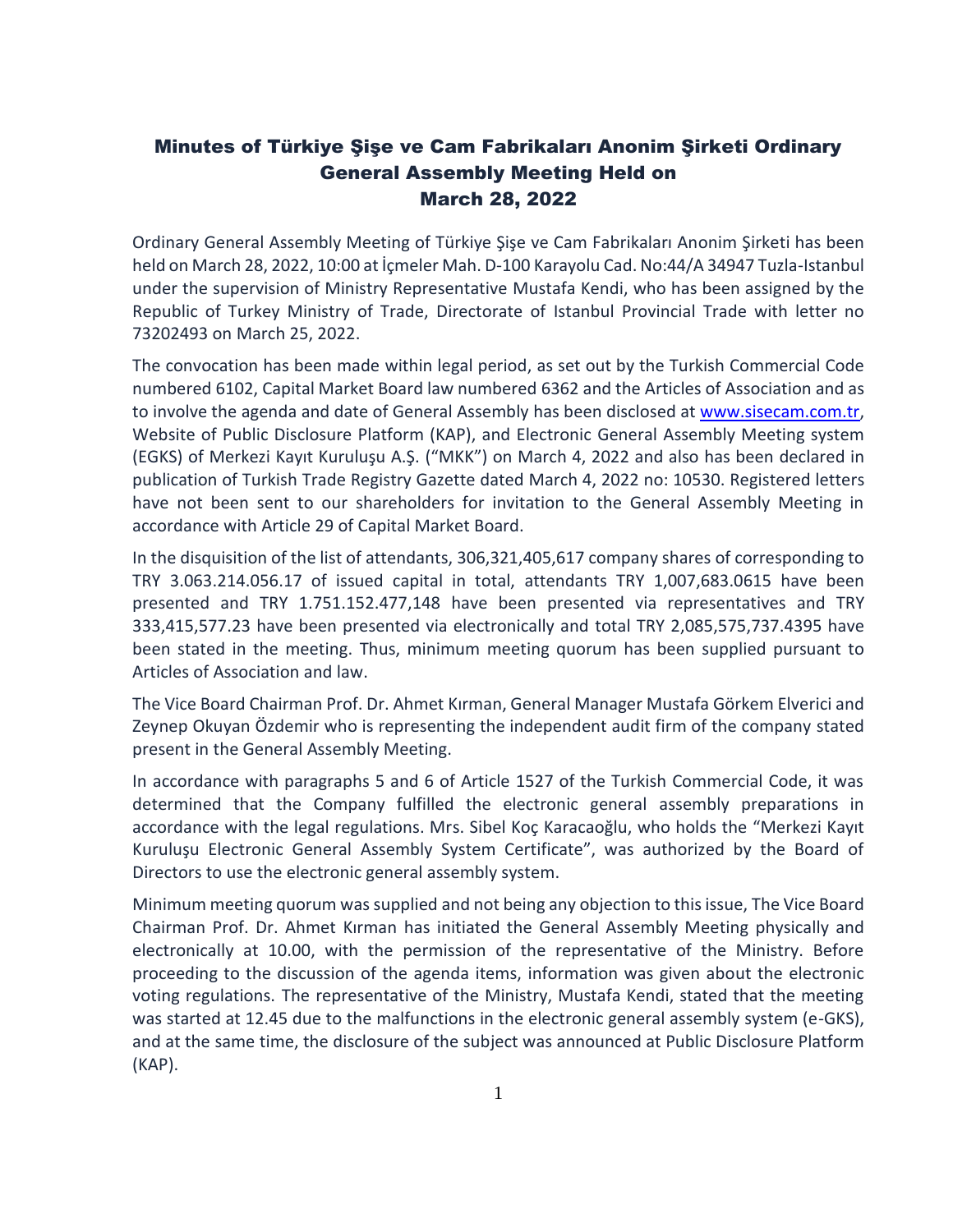**1.** In line with the resolution, it has been proposed by the representative of the T. İş Bankası A.Ş. and Efes Holding A.Ş. that to elect Mr. Ahmet Kırman as the chairman, Mr. Mustafa Görkem Elverici as the vote collector and Mr. Gökhan Güralp as the secretary of the minutes of the council and to commission the executive board to sign the general assembly minutes.

Being no another proposal, resolution has been voted physically, electronically and accepted with 2,085,526,038.3925 acceptance votes against 49,699.047 rejection.

**2.** In line with the resolution, it has been proposed by the representative of the T. İş Bankası A.Ş. and Efes Holding A.Ş. that the 2021 annual report of the Board has been deemed to have read and Audit Report opinion have been read issued by Güney Bağımsız Denetim ve Serbest Muhasebeci Mali Müşavirlik A.Ş. (A member firm of Ernst & Young Global Limited).

Being no another proposal, resolution has been voted physically, electronically and accepted with 2,084,104,008.3925 acceptance votes against 1,471,729.047 rejection. The Audit Report Opinion has been read to Shareholders in General Assembly.

**3.** In line with the resolution, it has been requested by the representative of the T. İş Bankası A.Ş. and Efes Holding A.Ş. that the independently audited consolidated financial statements have been read by main groups as Million TRY in line with the resolution, which have been prepared in accordance with the "Communique Regarding Financial Reporting in Capital Market" of Serial No: II-14.1 of Capital Market Board ("CMB"), and with Turkish Accounting Standards (TAS), which are exactly compatible with International Financial Reporting Standards (IFRS).

Being no another proposal, resolution has been voted physically, electronically and accepted with 2,084,118,700.0895 acceptance votes against 1,457,037.35 rejection. Consolidated Financial Statements of 2021 has been read to Shareholders as proposed and opened for discussion by the Council Chairman. The financial statements for 2021 were approved by with 2,084,104,014.0895 acceptance votes against 1,471,723.35 rejection votes.

**4.** In line with the resolution, it has been proposed by the representative of the T. İş Bankası A.Ş. and Efes Holding A.Ş. that Hasan Cahit Çınar, who was elected to complete his term in place of Senar Akkuş, who resigned from the Board of Directors on September 23, 2021, and Ms. Zeynep Hansu Uçar, who resigned from the Board of Directors on 03 January 2022, and Ms. Can Yücel, who was elected to complete her term of office. Approval of board memberships was voted physically and electronically. resolution has been voted physically, electronically and accepted with 2,078,562,615.9705 acceptance votes against 7,013,121.469 rejection.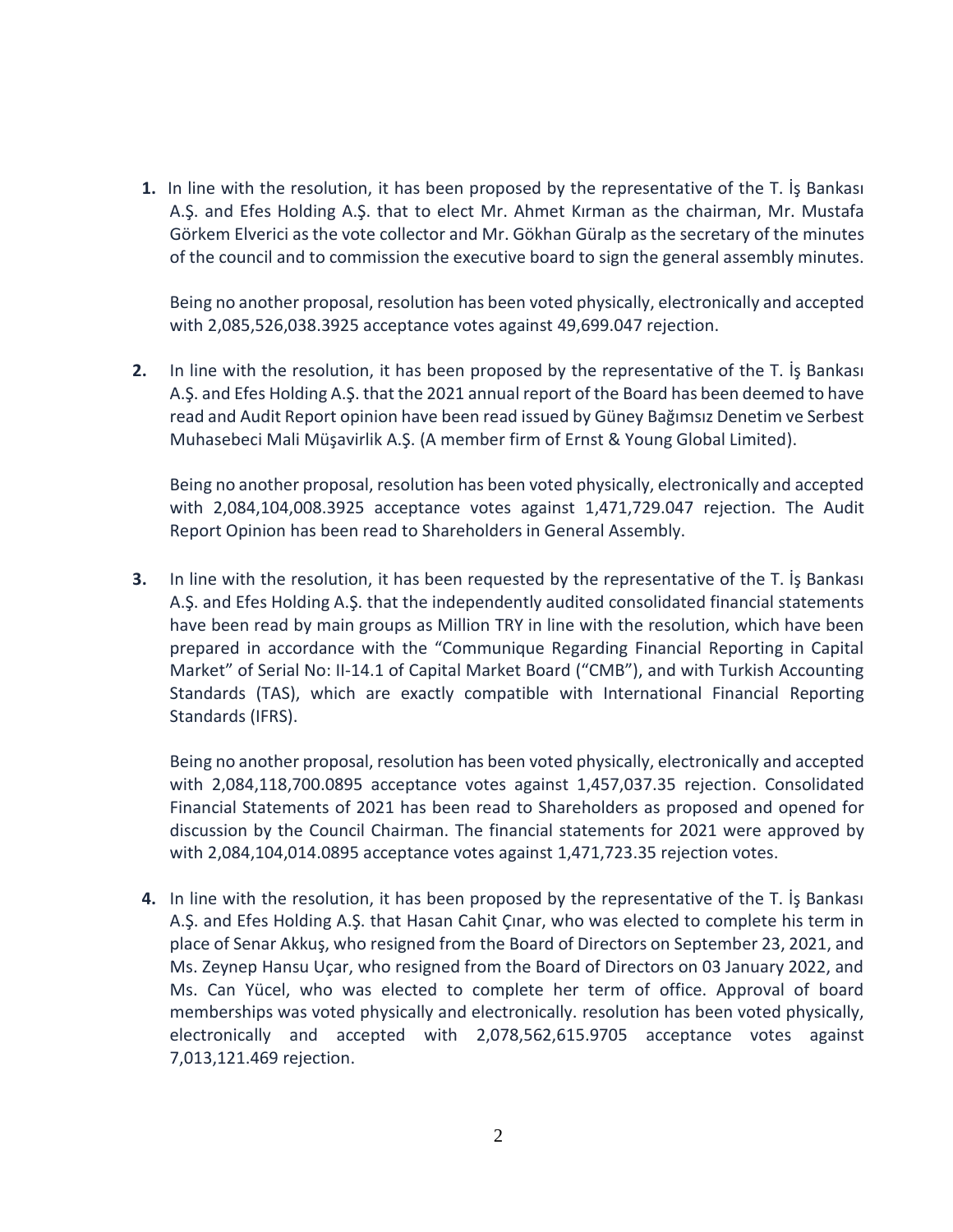- **5.** Release of the Members of the Board of Directors from liability for the affairs for the year 2021 have been voted in physically and electronically and resolution accepted with 2,083,704,153.2245 acceptance votes against 1,871,584.215 rejection. Members of the Board of Directors did not vote for their own acquittals.
- **6.** In line with the resolution, it has been proposed by the representative of the T. İş Bankası A.Ş. and Efes Holding A.Ş. to assign the following members who have written declarations that they accept the duty in accordance with Article 10 of the Company's Articles of Association as Board Members, due on the date of the following 2022 General Assembly that will held in 2023.
- Mr. Hasan Cahit Çınar (T.R. ID No: \*\*\*\*\*\*\*\*\*\*\*), who resides in \*\*\*\*\*\*\*\*\*\*\*\*\*\*\*\*\*\*\*\*\*\*\*\*,
- Prof. Dr. Ahmet Kırman (T.R. ID No: \*\*\*\*\*\*\*\*\*\*\*\*\*), who resides in \*\*\*\*\*\*\*\*\*\*\*\*\*\*\*\*\*\*\*\*\*.
- Mrs. Ahu Serter (T.R. ID No: \*\*\*\*\*\*\*\*\*\*\*\*\*), who resides in \*\*\*\*\*\*\*\*\*\*\*\*\*\*\*\*\*\*\*\*\*\*\*\*\*\*\*\*,
- Mr. Can Yücel (T.R. ID No: \*\*\*\*\*\*\*\*\*\*\*\*\*), who resides in \*\*\*\*\*\*\*\*\*\*\*\*\*\*\*\*\*\*\*\*\*\*\*\*\*\*\*\*,
- Mrs. İzlem Erdem (T.R. ID No: \*\*\*\*\*\*\*\*\*\*\*\*\*\*), who resides in \*\*\*\*\*\*\*\*\*\*\*\*\*\*\*\*\*\*\*\*\*\*\*\*\*,
- Mr. Şener Oktik (T.R. ID No: \*\*\*\*\*\*\*\*\*\*\*\*\*\*\*), who resides in \*\*\*\*\*\*\*\*\*\*\*\*\*\*\*\*\*\*\*\*\*\*\*\*\*,

And to assign the following members, who has written declarations stating that they accept the duty as independent members, whose conformity opinions were received with the letter of the Capital Markets Board dated 4 February 2022 and numbered E-29833736-110.07-07- 16800, as Independent Members in accordance with the provisions of the Capital Market Board ("CMB"), Corporate Governance Communique Serial No: II-17.1, article 4.3.7 regarding the Determination and Application of Corporate Governance Principles,

- Mr. Dinç Kızıldemir (T.R. ID No: \*\*\*\*\*\*\*\*\*\*\*\*\*), who resides in \*\*\*\*\*\*\*\*\*\*\*\*\*\*\*\*\*\*\*\*\*\*\*,
- Mrs. Gül Ayşem Sargın (T.R. ID No: \*\*\*\*\*\*\*\*\*\*\*\*\*\*), who resides in \*\*\*\*\*\*\*\*\*\*\*\*\*\*\*\*\*\*\*\*,
- Mr. Mehmet Cem Kozlu (T.R. ID No: \*\*\*\*\*\*\*\*\*\*\*\*), who resides in \*\*\*\*\*\*\*\*\*\*\*\*\*\*\*\*\*\*\*.

Being no another proposal, resolution has been voted physically, electronically and accepted with 1,756,012,659.2245acceptance votes against 329,563,078.215 rejection.

**7.** In line with the resolution, it has been proposed by the representative of the T. İş Bankası A.Ş. and Efes Holding A.Ş. to determine the monthly gross salaries of Board Members as TRY 30,250.

Being no another proposal, resolution has been voted physically, electronically and accepted with 1,844,865,702.5485 acceptance votes against 240,710,034.891 rejection.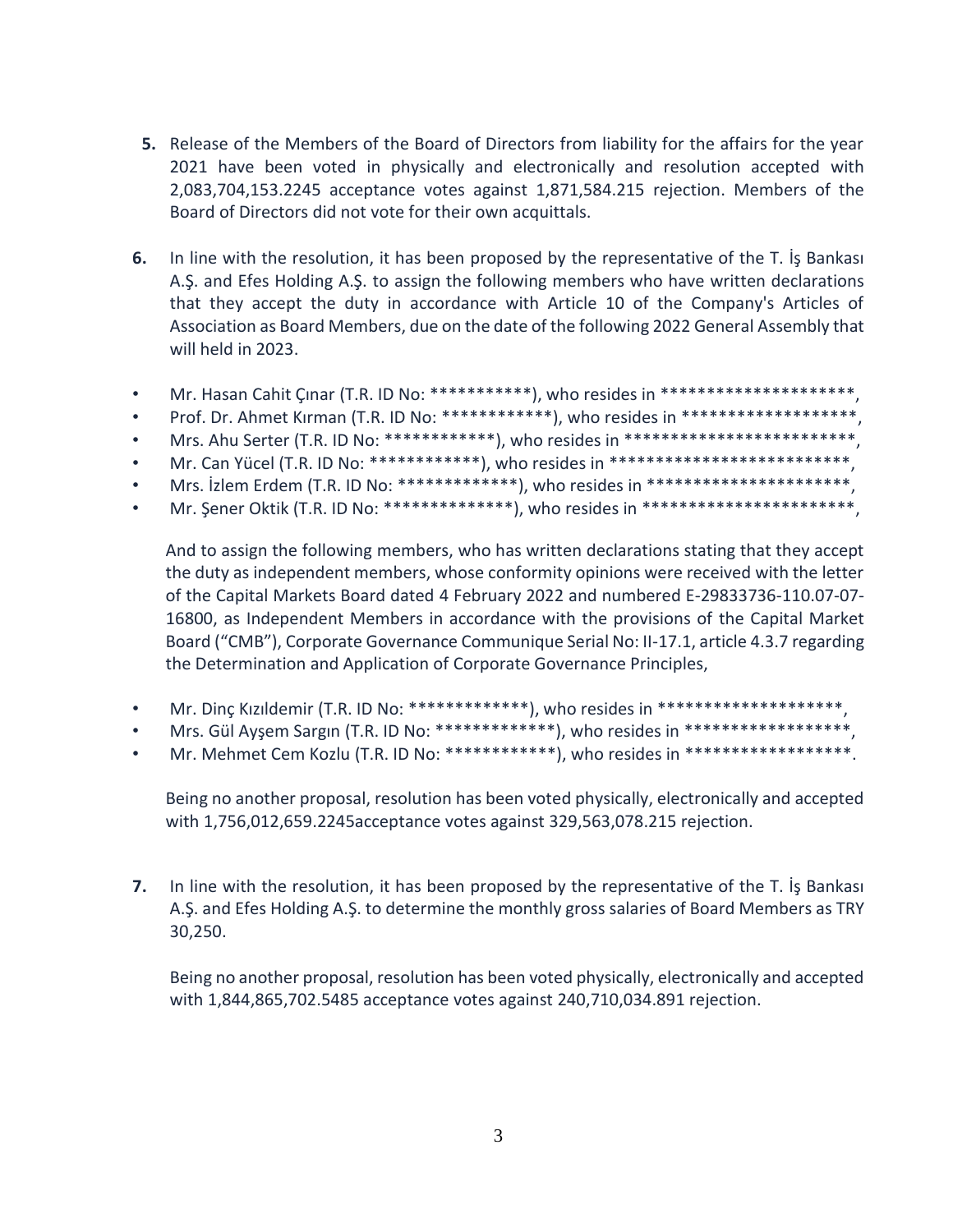**8.** In line with the resolution, it has been proposed by the representative of the T. İş Bankası A.Ş. and Efes Holding A.Ş., to inform the shareholders regarding article 1.3.6 of Corporate Governance Principles of the Capital Market Board and to permit the Board Members in accordance with articles 395 and 396 of the Turkish Commercial Code. resolution has been voted physically, electronically and accepted with 2,085,574,095.7165 acceptance votes against 1,641.723 rejection. The note has been read to inform the shareholders.

In line with the resolution, it has been proposed by the representative of the T. İş Bankası A.Ş. and Efes Holding A.Ş., to inform the shareholders regarding article 1.3.6 of Corporate Governance Principles of the Capital Market Board and to permit the Board Members in accordance with articles 395 and 396 of the Turkish Commercial Code.resolution has been voted physically, electronically and accepted with 2,085,574,087.7165 acceptance votes against 1,649.723 rejection. The note has been read to inform the shareholders.

**9.** The Chairman of the meeting had the agenda read and asked if anyone wanted to take a word or had a motion. 3 proposals were submitted to the Chairman of the Meeting.

According to the 1st proposal given by Recep Anar, the company employees and the board of directors were offered the right to gain 10% of the profit share. Resolution has been voted physically, electronically and recejted with 1,752,087,862.5775 rejection votes against 333,487,874.862 acceptance.

According to the 2nd proposal given by Erkan Umut Mergen, the company did not distribute profits and offered to use the relevant amount in company financing. Resolution has been voted physically, electronically and recejted with 1,752,088,435.9245 rejection votes against 333,487,301.515 acceptance.

According to the 3rd proposal given by the representative of the T. İş Bankası A.Ş. and Efes Holding A.Ş In line with the resolution, that our TRY 9,133,285,000 of net consolidated profit for 2021, which was stated in Company's 2021 consolidated financial statements (balance sheet) that was prepared in accordance with the "Communique on Financial Reporting in Capital Market" Serial No: II-14.1 of Capital Market Board ("CMB") would be distributed in accordance with the regulations of CMB regarding profit distribution and 25th article of our articles of incorporation and in "Profit Distribution Policy" of our company resolution has been voted physically, electronically and accepted with 2,085,573,224.9205 acceptance votes against 2,512.519 rejection.

According to the 3rd proposal given by the representative of the T. İş Bankası A.Ş. and Efes Holding A.Ş In line with the resolution, that our TRY 9,133,285,000 of net consolidated profit for 2021, which was stated in Company's 2021 consolidated financial statements (balance sheet) that was prepared in accordance with the "Communique on Financial Reporting in Capital Market" Serial No: II-14.1 of Capital Market Board ("CMB") would be distributed in accordance with the regulations of CMB regarding profit distribution and 25th article of our articles of incorporation and in "Profit Distribution Policy" of our company; that TRY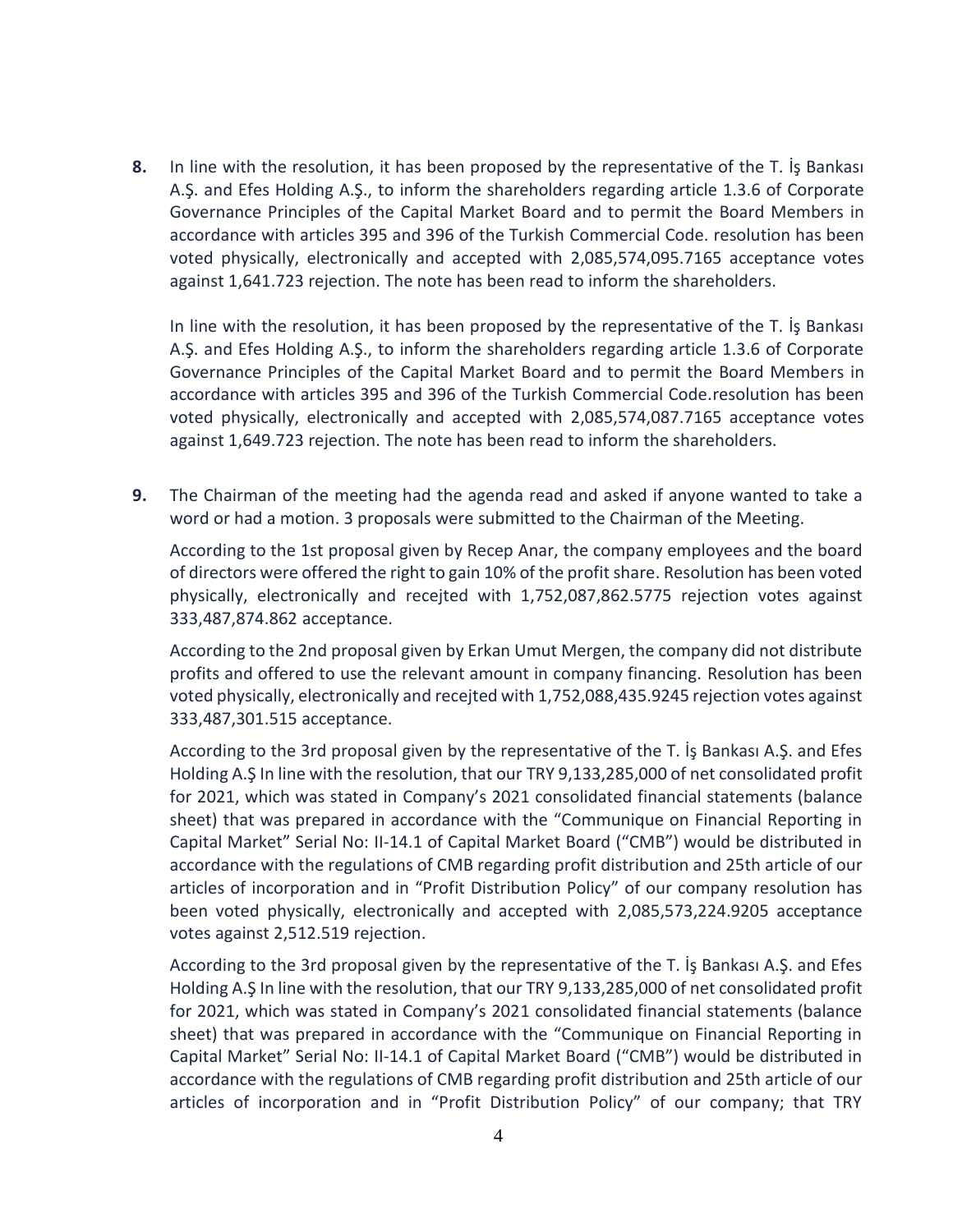1,250,000,000 gross dividend, which accounts for 40.80681 % of current issued capital would be distributed in cash, that net cash would be paid after income tax withholding over cash profit share to the shareholders subject to withholding and that cash dividend payment date would be determined as May 31, 2022 were proposed by the representative of the T. İş Bankası A.Ş. and Efes Holding A.Ş.

The third proposal made by the board of directors has been voted in physically, electronically and accepted with 2,085,573,224.9205 acceptance votes against 2,512.519 rejection.

|    | <b>Net Period Profit</b>                                             | 9,133,285,000.00 |
|----|----------------------------------------------------------------------|------------------|
| 2. | As per 5/1-e Article of Corporate Tax Law the Amount of Special Fund | (10,808,060.23)  |
|    | <b>3.</b> Primary Legal Reserve                                      |                  |
|    | 4. Net Distributable Period Profit                                   | 9,122,476,939.77 |
| 5. | Donations Made within the year                                       | 8,912,707.33     |
| 6. | Net Distributable Period Profit with the Addition of                 |                  |
|    | Donations, where the First Dividend will be Calculated               | 9,131,389,647.10 |
|    | 7. First Dividend to Shareholders                                    |                  |
|    | Cash<br>$\qquad \qquad$                                              | 1,250,000,000.00 |
|    | <b>Bonus Shares</b>                                                  |                  |
|    | <b>Total Dividend</b>                                                | 1,250,000,000.00 |
| 8. | <b>Excess Reserve</b>                                                | 7,872,476,939.77 |

**10.** In accordance of the resolution was proposed by the representative of the T. İş Bankası A.Ş. and Efes Holding A.Ş., to authorize the Board of Directors to distribute dividend advances in accordance with the principles set out in the "Dividend Communique" of Capital Markets Law in 2022.

Since there was no other proposal, it has been voted in physically, electronically and accepted with 2,085,575,733.3925 acceptance votes against 4,047 rejection votes.

**11.** In according to the resolution has been proposed by the representative of the T. İş Bankası A.Ş. and Efes Holding A.Ş., that the Board of Directors have been authorized to buy-back executions of the company shares up to a maximum of 1 Billion 200 Million Turkish Liras from the Borsa Istanbul Stock Exchange Market with a maximum nominal value of 150 Million Turkish Liras and to be covered by the internal resources of the company. It was proposed to continue the share buyback transaction limit of 2022 in accordance with the authorization given at the general assembly dated 30 March 2021 and to provide information about the share buyback transactions made in 2021.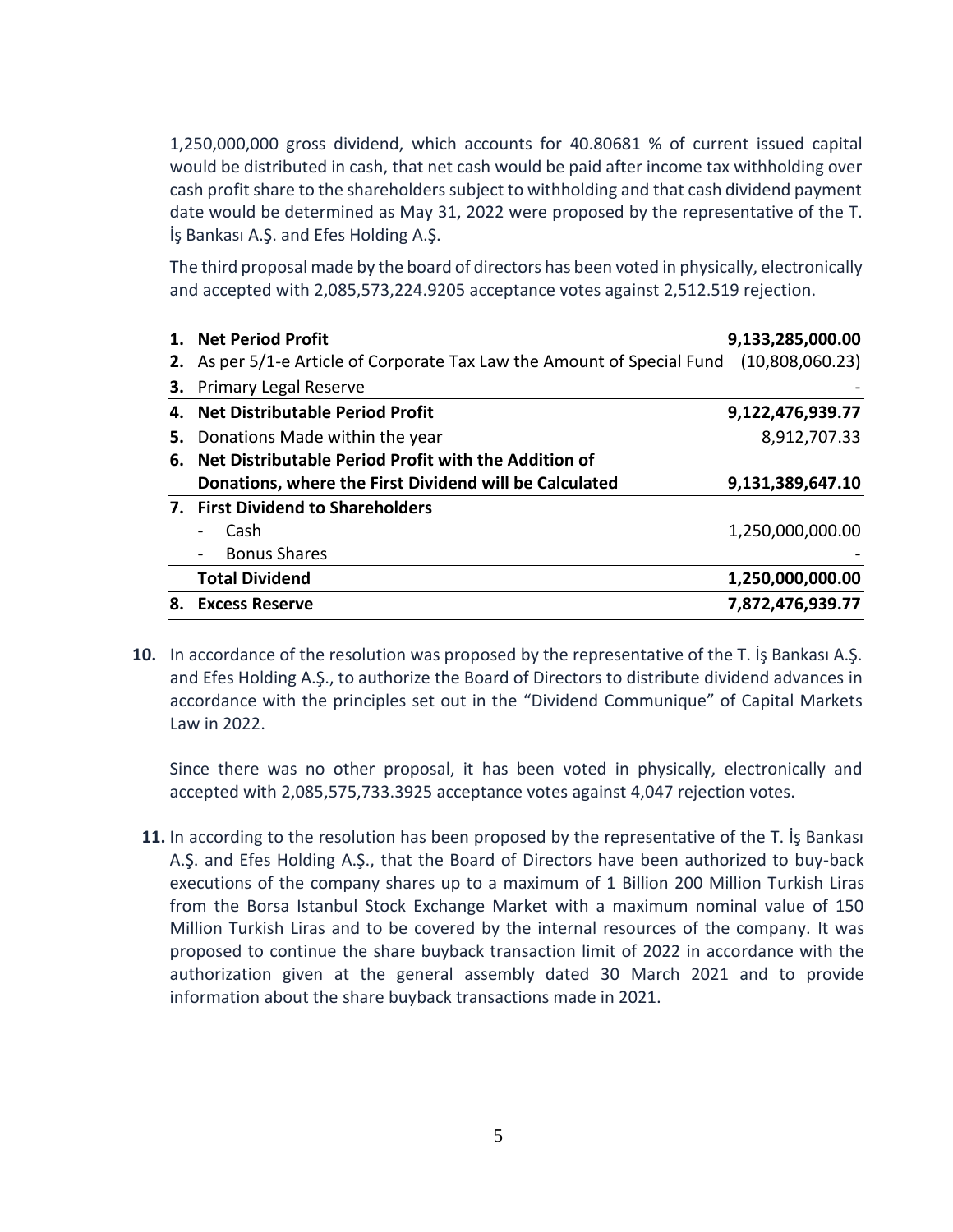In this context, during the year Company shares has been purchased amounted TRY 349,148,634.81, nominal of TRY 39,213,027 in total, at price range is between 6.45 – 12.90, regarding to buy-back. These buy-back shares correspond to 1.28 % of the issued capital.

Since there was no other proposal, it has been voted in physically, electronically and accepted with 2,084,477,713.3925acceptance votes against 1,098,024.047 rejection votes.

**12.** According to the resolution has been proposed by the representative of the T. İş Bankası A.Ş. and Efes Holding A.Ş., Güney Bağımsız Denetim ve Serbest Muhasebeci Mali Müşavirlik A.Ş. (A member firm of Ernst&Young Global Limited) has been assigned as independent auditor firm for 1 year to audit the Company's financial statements of 2022 and other activities within the scope of the relevant regulations in these laws in accordance with the Capital Market Board Law No.6362, Turkish Commercial Code No.6102 and other relevant legislations.

Since there was no other proposal, it has been voted in physically, electronically and accepted with 1,757,286,121.3925 acceptance votes against 328,289,616.047 rejection votes.

**13.** In accordance with the Capital Market Board's Corporate Governance Principles Communiqué no. II-17.1, the shareholders have been informed regarding the donations totaling TRY 8,912,707.33 granted to various foundations and associations throughout the year 2021 for social aid purposes.

The Chairman of the meeting had the agenda item read and asked if anyone wanted to take the word or had a motion. 3 proposals were submitted to the Chairman of the Meeting. According to the 1st proposal given by Recep Anar, it was proposed to donate 5% of the company's profit. Resolution has been voted physically, electronically and recejted with 1,752,087,085.7815 rejection votes against 333,488,651.658 acceptance.

According to the 2nd proposal given by Mustafa Can Kaya, it was proposed to donate 5 Million TL to the company's LÖSEV institution. Resolution has been voted physically, electronically and recejted with 1,752,086,998.7815 rejection votes against 333,488,738.658 acceptance.

According to the 3rd proposal given by the representative of the T. İş Bankası A.Ş. and Efes Holding A.Ş., the upper limit of the donations to be made in 2022 was determined as TRY 20,000,000. The third proposal has been voted in physically, electronically and accepted with 2,085,559,401.7165 acceptance votes against 16,335.723 rejection votes.